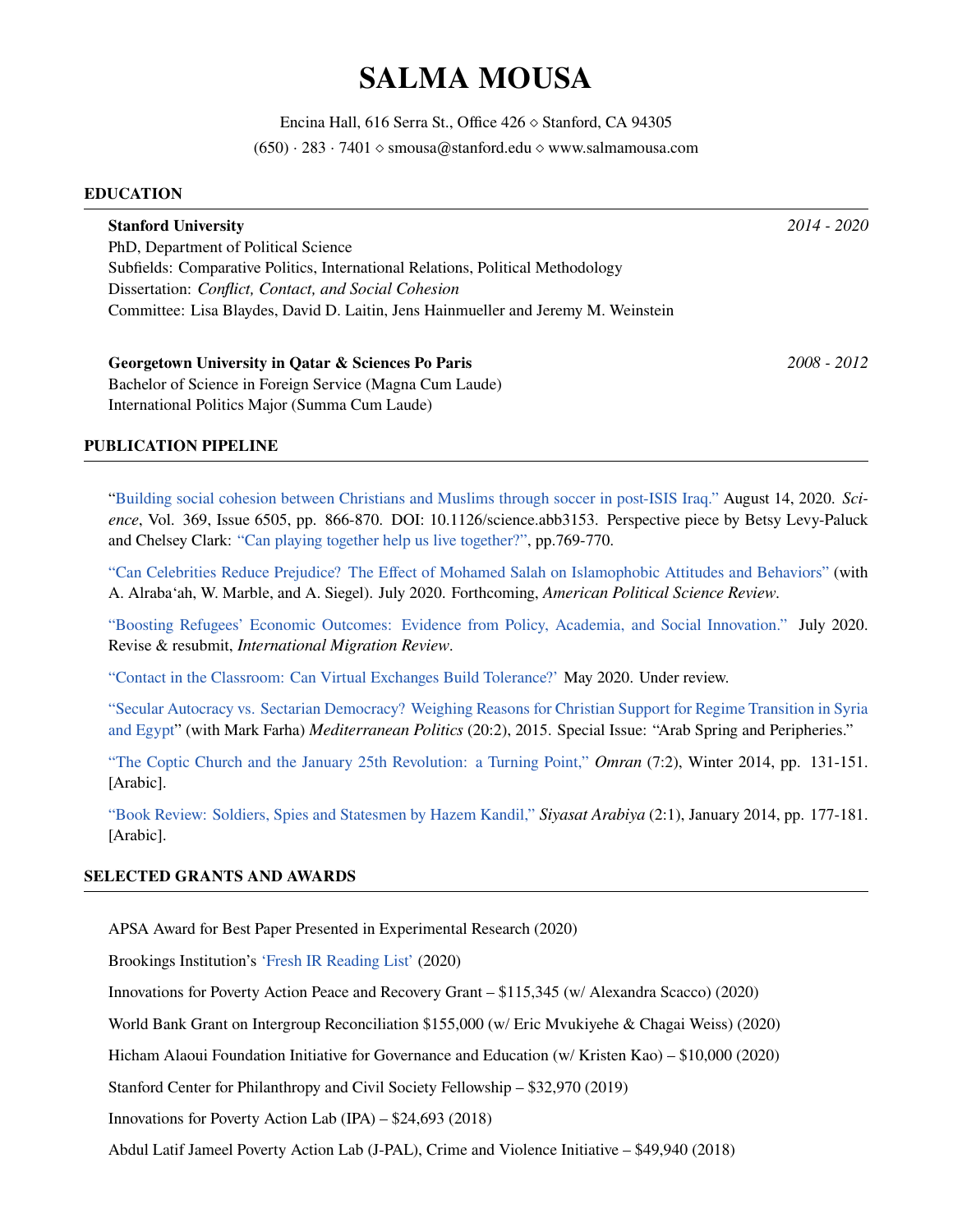Stanford University School of Humanities and Sciences Graduate Research Award – \$5,000 (2018) Program on Governance and Local Development (University of Gothenberg) – \$4,800 (2018) U.S. Institute of Peace, Peace and Security Fellowship – \$20,000 (2017-18) Stanford King Center on Global Development Fellowship – \$20,000 (2016) Freeman Spogli Institute Mentored Global Research Fellowship, Stanford University – \$9,600 (2016)

# **RESEARCH POSITIONS**

| <b>Yale University</b>                                                                                                                                                                                   | July 2021 -                                    |
|----------------------------------------------------------------------------------------------------------------------------------------------------------------------------------------------------------|------------------------------------------------|
| Assistant Professor of Political Science                                                                                                                                                                 | New Haven, U.S.A                               |
| · Courses taught: Immigration, Integration, and Multiculturalism in the West; Mixed Methods Research                                                                                                     |                                                |
| <b>Stanford University</b>                                                                                                                                                                               | Sept 2020 - June 2021                          |
| Post-doctoral Fellow                                                                                                                                                                                     | Palo Alto, U.S.A                               |
| · Joint post at the Center for Democracy, Development, and Rule of Law, and the Immigration Policy Lab<br>· Co-design, manage, and analyze a series of studies on refugee integration policy in the U.S. |                                                |
| <b>International Organization for Migration (IOM)</b><br><b>Research Consultant</b>                                                                                                                      | March 2021 -<br>Erbil, Iraq                    |
| · Designing behavioral outcomes that capture social cohesion, with a focus on IDPs, returnees, and ex-combatants<br>· Validating these outcomes across IOM's programming in Iraq                         |                                                |
| <b>National Conference on Citizenship</b><br>Senior Data Lead                                                                                                                                            | July 2020 - Oct 2020<br>Washington D.C., U.S.A |
|                                                                                                                                                                                                          |                                                |
| · Wrote policy recommendations for transition team to rebuild U.S. Refugee Admissions Program<br>· Modeled how these recommendations affect predicted arrivals                                           |                                                |
| <b>The KIND Foundation</b>                                                                                                                                                                               | August 2018 - present                          |
| <b>Research Consultant</b>                                                                                                                                                                               | New York City, U.S.A                           |
| · Designed and managed RCT to evaluate the impact of virtual exchanges among 10,000 students and 300 teachers                                                                                            |                                                |
| <b>International Rescue Committee &amp; Stanford Immigration Policy Lab</b><br><b>Graduate Research Fellow</b>                                                                                           | May 2017 - present<br>New York City, U.S.A     |
| · Collated hundreds of studies for meta-analytic review on refugee outcomes in the U.S.                                                                                                                  |                                                |
| · Co-designed interventions aimed at refugee employment after 3 months of fieldwork                                                                                                                      |                                                |
| <b>Arab Center for Research and Policy Studies</b><br>Research Assistant, Former Knesset Member Dr. Azmi Bishara                                                                                         | Sept. 2012 - July 2014<br>Doha, Qatar          |
| · Wrote policy papers on sectarianism, democracy and governance in Egypt, Lebanon and Syria                                                                                                              |                                                |
| · Served on planning committee for the Doha Institute, the world's first Arabic-medium school of public policy                                                                                           |                                                |
| Silatech (NGO founded by H.H. Sheikha Moza of Qatar)<br>Consultant, Research & Policy Department                                                                                                         | Jan. 2012- Jan. 2013<br>Doha, Qatar            |
|                                                                                                                                                                                                          |                                                |

*·* Designed virtual employment schemes and launched Microsoft employability portal for Arab youth